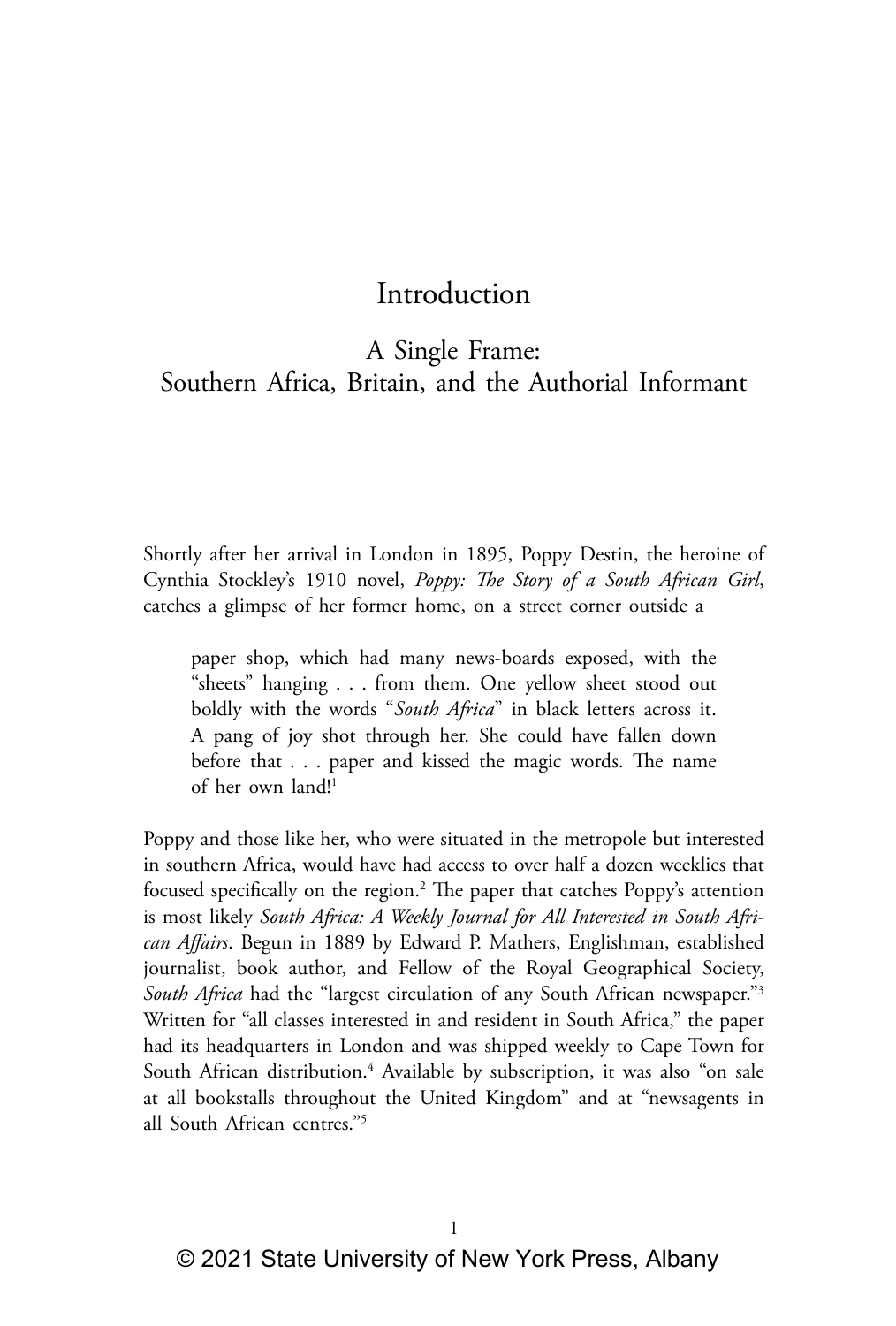

Figure I.1. *South Africa: A Weekly Journal for All Interested in South African Affairs.*  Source: *The Story of "South Africa" Newspaper and Its Founder, Told by Others*, South Africa, 1903, page 17, *Internet Archive*, archive.org/details/storyofsouthafri00londuoft/ page/16.

On its front page, beneath the title that captured her eye, Poppy would have seen an impossible image: St. Paul's Cathedral and Table Mountain set against the same horizon, above which the rising sun cast its many rays.<sup>6</sup> In the inlet by the famous Cape landmark, Poppy would have spied two or three ships whose sails bore the names of South African resources: coal, feathers, copper, diamonds, wool, silver, and gold. Lower still, she might have noticed columns listing the names of southern Africa's several regions—Cape Colony, Transvaal, Natal, Orange Free State, and Rhodesia—and their most prominent cities. Finally, her gaze might have been drawn to the bottom of the masthead, where the key features of the journal were often listed in succession: commerce, finance, industries, mining, agriculture, politics, society, and exploration. Over the years this quarter-page header varied slightly: figures were added to or removed from the South African coastline, St. Paul's was flanked by smaller buildings or stood alone, the items emblazoned on the ships' sails changed and were rearranged, the names and numbers of the regions (whether British colonies or Dutch [Boer] republics) and cities altered, and the list of the journal's categories was sometimes omitted.<sup>7</sup> But in the early years of *South Africa*'s publication the overriding message was the same: the ships pictured crossing between southern Africa and Britain, captured in a single frame, carried not only colonial resources and metropolitan emigrants but also Britishness, in both directions.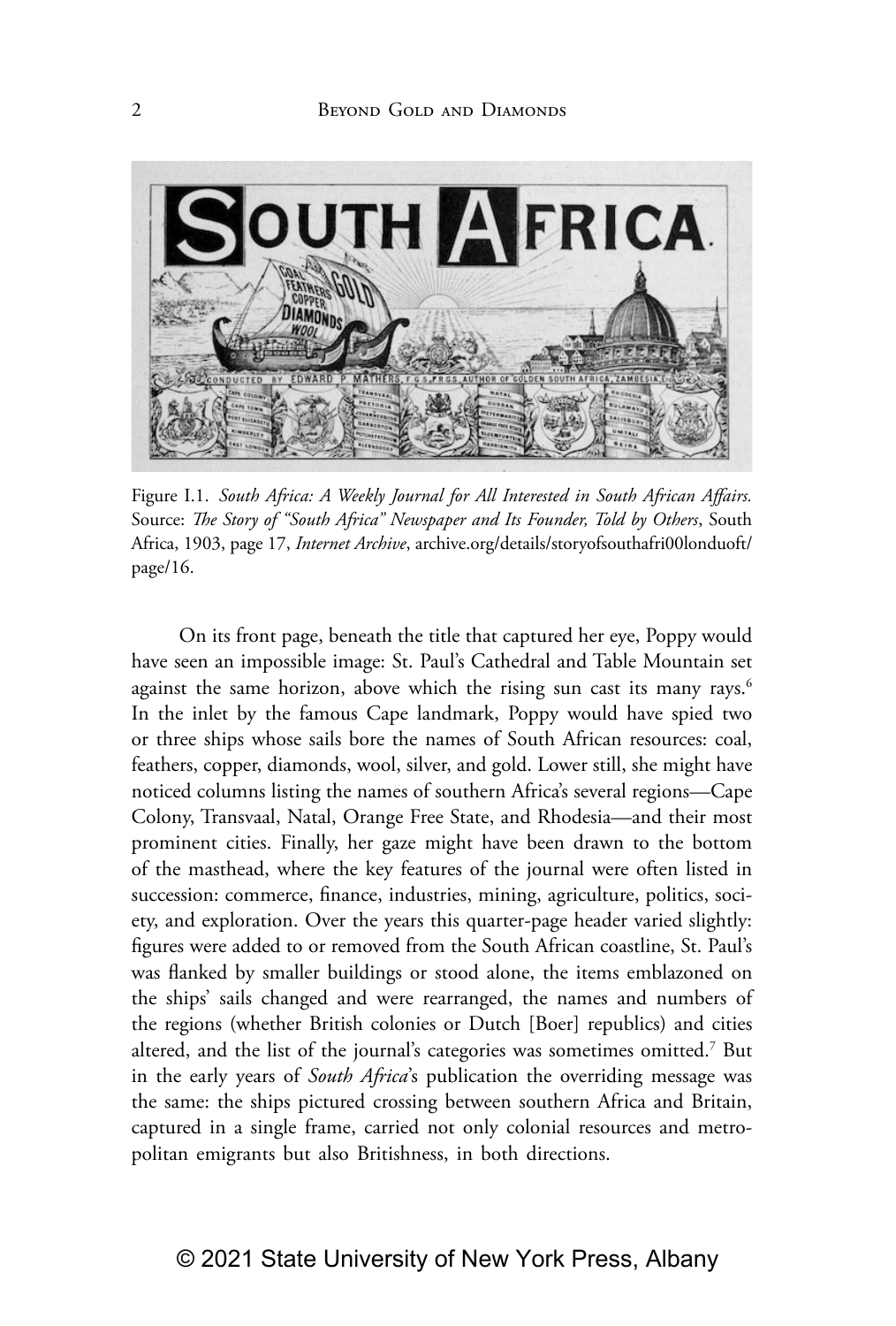Southern Africa's emergence from the sidelines to the foreground of imperial consciousness was at once a material and a discursive event. Though the region had been under British control since 1806 and the first major influx of British emigrants took place in 1820, it was not until the discovery of its vast mineral wealth decades later—diamonds in the 1860s and gold in the 1880s—that Britons really turned their attention there.<sup>8</sup> As investors, prospectors, and emigrants undertook the roughly three-week, sixthousand-mile journey from Southampton to Cape Town, the "most stagnant of colonial regions suddenly exploded into activity."9 The white population swelled from approximately a quarter of a million in 1865, before the start of the mineral revolution, to 1.117 million in 1904.<sup>10</sup> Urban centers, the mining industry, the colonial administration, and the economy grew exponentially. As Britain's commitment to securing dominance throughout the region intensified, so, too, did tensions with both indigenous Africans and the (mostly) agrarian Boer population, whose (mostly) Dutch, German, and French ancestors preceded them there by well over a century.<sup>11</sup> The British fought the Anglo-Zulu War (1879), the First Anglo-Boer War (1880–1881), the First Matabele War (1893–1894), the Second Matabele War (1896-1897), and the Second Anglo-Boer War (1899-1902).<sup>12</sup> In the name of Queen Victoria, Cecil Rhodes's British South Africa Company seized most of Matabeleland and Mashonaland in the 1890s. The white population of Rhodesia—as the territory would be named in 1895—grew from less than two hundred in 1890 to nearly forty-eight thousand by 1930.13 The British acquired the Transvaal (South African Republic) and Orange River Colony (Orange Free State) from the Boers in 1902. The Union of South Africa, which officially joined the Transvaal, Orange River, Cape, and Natal, was debated, enacted, and in 1910 finally formed. At the same time, a generation of fiction writers was creating a southern Africa of the imagination, a place in which, for the British, greater challenges yielded greater authority, not least for women.

The discursive production of British southern Africa was in large part the work of those whom I term *authorial informants*, British authors who spent significant time in the region and wrote about it as insiders. Claiming both an expertise predicated on and an identity enhanced by South African Britishness, these writers include H. Rider Haggard, southern Africa's most popular novelist; Gertrude Page, Rhodesia's first famous novelist; and John Buchan, whose best known protagonist spent three decades in southern Africa. For these best-selling writers, living in southern Africa was authorizing: British identity, they suggested, was more authentic, because more comprehensive,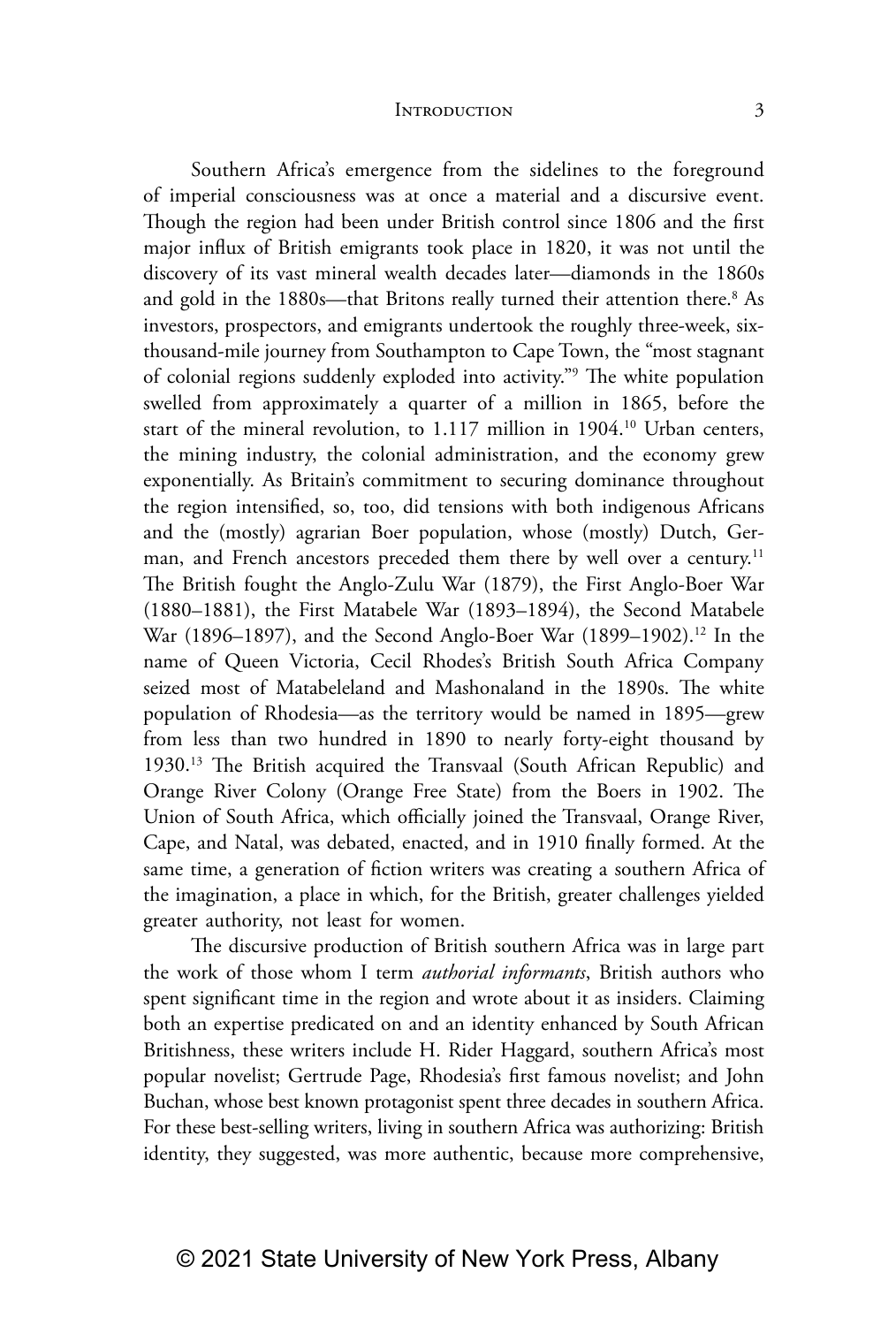when informed by colonial experience. It was also generative: using generic innovation to contend with such sociopolitical issues as female authority, Boer political power, African nationalism, and European ambition, Haggard, Page, and Buchan introduced, respectively, the female colonial romance, the Rhodesian settler romance, and the modern spy thriller. Southern Africa's first famous novelist was not an authorial informant, but the colonial-born Olive Schreiner. Like Haggard, Page, and Buchan, Schreiner spent time in both southern Africa and Britain, was viewed by metropolitans as an expert on the former, and used generic innovation to explore sociopolitical issues. For this self-described "English South African," southern Africa's promise fell short, but her frustration nonetheless engendered the New Woman novel.<sup>14</sup> Tracing the ways in which genre enabled each of these authors to negotiate cultural and political concerns through a distinctly British South African lens, *Beyond Gold and Diamonds* functions as a literary history in a double sense: it reads British South African literature as a field, one that overlaps with but exists apart from both a national South African literary tradition and a tradition of South African literature in English, and it demonstrates how southern Africa shaped British literature.

As constructed by authorial informants, southern Africa has little in common with either the "undiscovered" Africa of the early and mid-Victorian imagination or the Belgian Congo of Joseph Conrad's *Heart of Darkness* (1899/1901), the default text of Victorian, modernist, and postcolonial studies for interpreting British perceptions of Africa in this period. Self-styled experts, authorial informants characterize southern Africa not by darkness but by light, not by regression but by progression, not by danger but by opportunity, not by indigeneity but by Britishness. Frequently referred to as a "white man's country" and considered not only geographically and "environmentally" but also essentially "separate from the Dark Continent," southern Africa, as the British saw it, was "suited to the white man's occupation the further . . . south" one went.15 Resplendent with the dazzle of the Victoria Falls, the sparkle of Kimberley diamonds, the gleam of Transvaal gold, the coruscation of captured sunlight reflecting from mirrors held by Cape colonists along the shore as they welcomed new arrivals, by the 1880s Africa's "southernmost sixth" was no longer a shadow at the edge of the map; by the end of the century "every London shopboy" was familiar with its landscape.<sup>16</sup>

Perhaps the most significant distinction between "darkest Africa" and discursive southern Africa is the way in which each interacts with Britishness.17 In *Heart of Darkness* the best an Englishman can do is not regress. Conrad's story famously depicts the subsumption of Western values by Afri-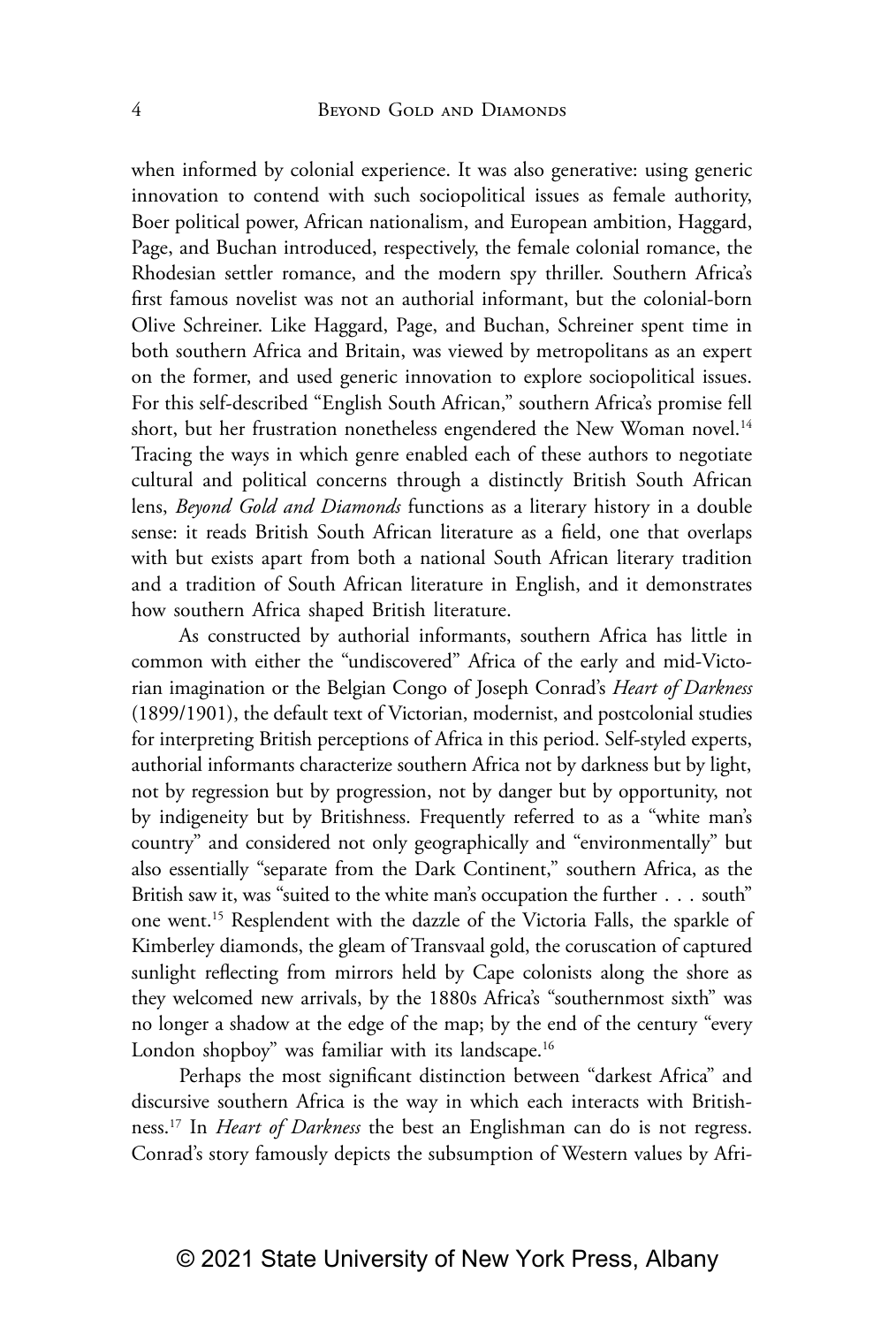can primitivity leading ultimately to the consumption of the metropolitan himself. Marlow succeeds by managing not to descend, unlike Kurtz, into the "black and incomprehensible frenzy" along whose edge he rides.<sup>18</sup> The impotent witness of good conscience, he maintains his "original" identity in the face of the rapacious imperialist and the primitive "native."19 The triangulation in southern Africa is different. There, the Boers, an independent largely European-descended population, are cast as regressive, as evinced by their rejection of capitalism, disregard for education, dislike of the British, "heartlessness" toward the indigenous, and nomadic pastoralism; the indigenous Africans as absent, unthreatening, or conquerable; and the British as self-actualizing.20

Nonetheless, the literature of southern Africa's authorial informants lacks the "paradise complex" that is the hallmark of "booster literature," a tendentious genre written to encourage colonial emigration.<sup>21</sup> Exploring shifts in gender dynamics, African politics, and both metro-colonial and Anglo-European relations through generic innovation, southern Africa's authorial informants imaginatively redirect potentially threatening authority toward imperial ends. Schreiner also engages in generic play, but with different motives and toward different ends; grappling with her ambivalent subject position as a South African–born white woman, she challenges the notion that meaningful authority is available to British colonial women.<sup>22</sup> The concerns of these writers yield new generic forms that circulate in colony and metropole alike, anticipating and influencing developments in British literature more broadly.

### The Authorial Informant

The authorial informant—and Schreiner's authority—is enabled by the late nineteenth-century convergence of a number of factors that can be loosely grouped as: a) the rise of "the cult of the specialist or the 'expert' " and "the cult of personality"; b) the "the new literacy of the lower classes," the growing power of the popular press, and "the easy transactions between fiction-writing and popular journalism"; and c) the increase in both "the visibility within popular culture of the imperial project" and the value placed on colonial experience.23 So while Dickens was a famous author known *to write about* social issues, Haggard was a famous author known *to be an expert* on southern Africa. While divisions between fiction and nonfiction had never been hard and fast, a broader readership eager to consume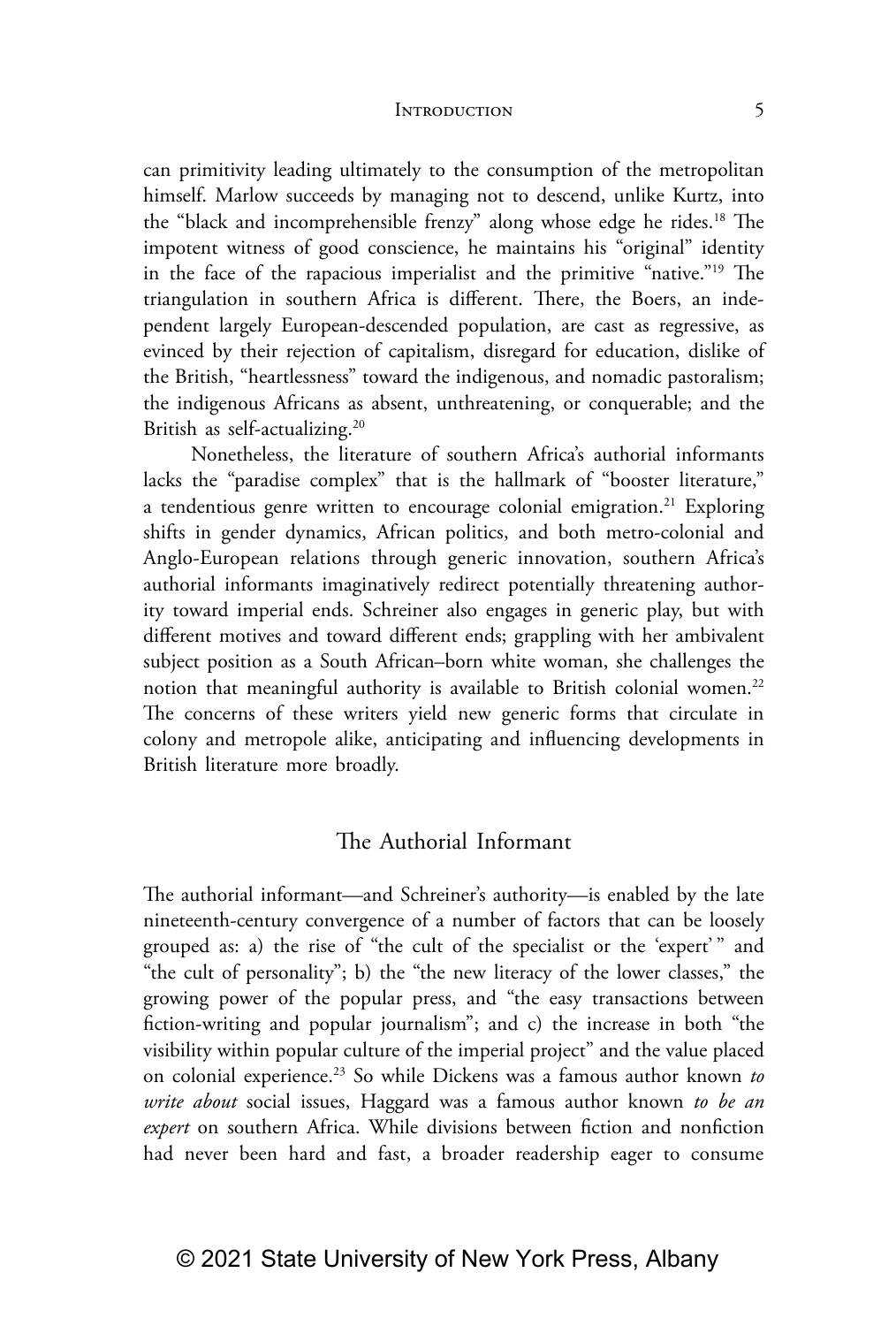accessible and often sensational journalism made those lines even finer and looser. While Britain's imperial enterprise had long been intrinsic to British identity, its increasingly self-conscious addition of territory—manifest most ostensibly in the "scramble for Africa"—meant that Britons could no longer claim that their empire had been acquired "in a fit of absence of mind."24 While colonists had historically been viewed as "offshoots of the national centre," this was decreasingly the case as the century waned.<sup>25</sup> And while so often in the literature of the authorial informant "an English colonist is an Englishman [or -woman] improved," the authorial informant him- or herself was even more so.<sup>26</sup>

The concept of the authorial informant plays with that of the "native informant," introduced by Gayatri Chakravorty Spivak. The latter refers to a colonized subject who provides insight to the colonizer about his "and occasionally" her native culture, and though he or she usually accrues certain privileges in doing so, the native informant is always subordinate to the colonizer.<sup>27</sup> At the same time, the native informant communicates the colonizer's values to the colonized. He or she is thus a kind of middleman or -woman. So, too, is the authorial informant. But while both the authorial informant and the native informant claim an expanded identity, the latter occupies only one imperial subject position—that of the colonized—while the former occupies two—that of both colonial and colonizer.<sup>28</sup> This position is illustrated by a recruitment speech Haggard delivered in 1914 in his hometown of Ditchingham, Norfolk just after the outbreak of World War I. "The England you know," he told his listeners, "is not all England. There are many Englands beyond the seas, and it so happens that I am able to bring you a message from some of them." His "Call to Arms" to defend not one but "many Englands" hinges on his authority to speak not only to but also for and about the British.<sup>29</sup> As a metropolitan, Haggard addressed locals as one of their own, in the very county in which he was born. As a former resident of southern Africa, he also represented colonials, particularly South Africans, as a colonial advocate. Asserting less a dual than an enhanced British identity, Haggard averred a greater knowledge of Britain than both those to and those for whom he delivered his "message."

The expertise of authorial informants was assumed by as well as attributed to them. Unsolicited and by invitation alike, they expressed their views on strategies, circumstances, and events in, about, and affecting southern Africa—in speeches, essays, letters to the editor, interviews, and columns, and even as political candidates.<sup>30</sup> As Paula M. Krebs has argued in her study of public discourse during the Second Anglo-Boer War, "literary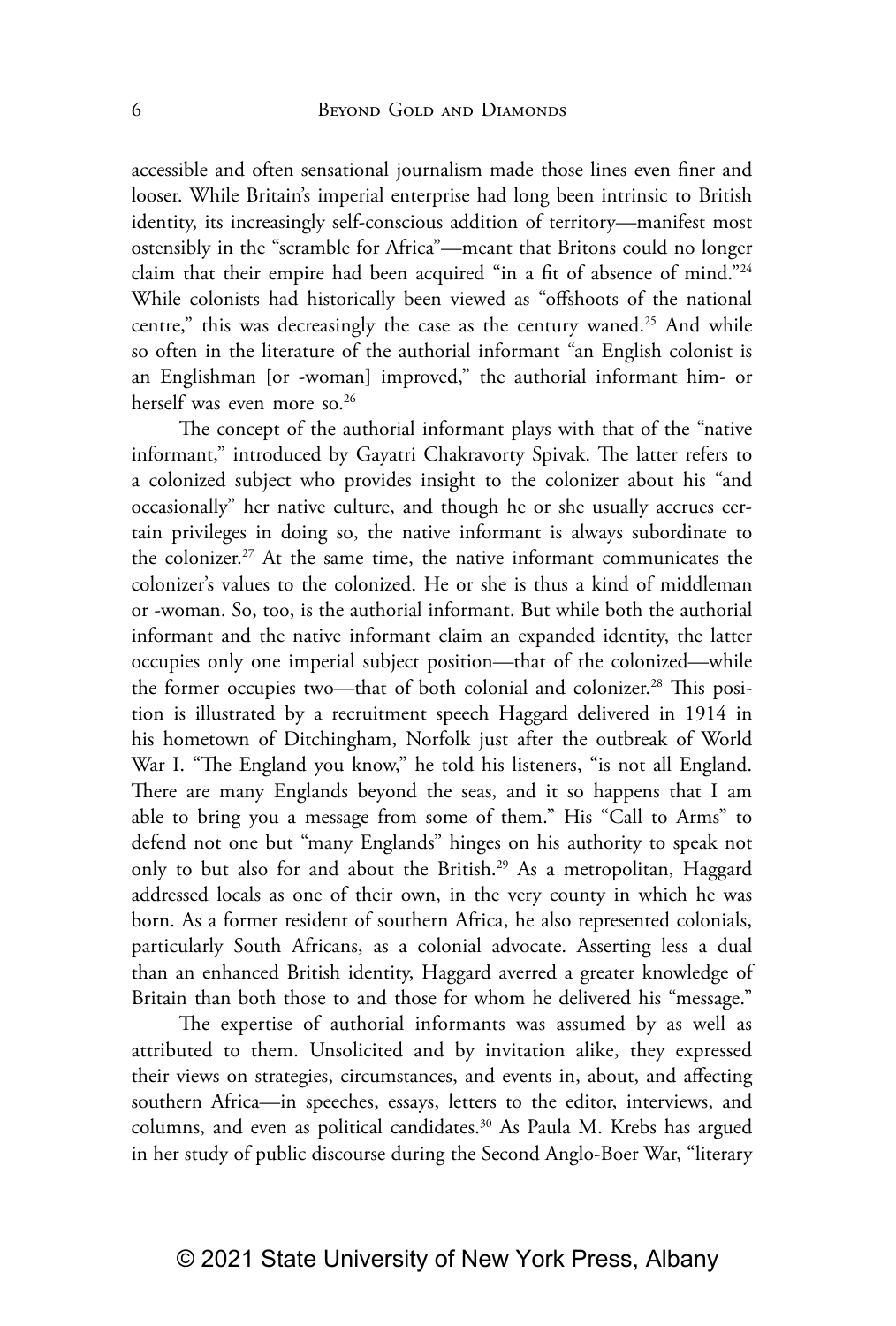figures who were . . . directly addressing empire in their fiction were called upon to address imperial questions in the press as well."31 This is as true of Haggard, who was approached by both the *Times* and the *Daily Express* to write about the war, as it is of the South African–born Schreiner.<sup>32</sup> Their experience was not only more extensive than that of someone who, after a "flying visit" to a colony, would "go home and write special articles and things as connoisseurs," which are essentially "superficial," it was also less general and more sustained than that of someone like Anthony Trollope, who made lengthy visits to, then wrote entire books about colonial regions, including southern Africa.<sup>33</sup> Where Trollope's writing belies any colonial affiliation, one sees, at times even feels, in the writing of southern Africa's authorial informants that the region is a part of them. $34$ 

The translocal, another term deployed in postcolonial studies, further helps to elucidate the authorial informant. As theorized by Tony Ballantyne and Antoinette Burton, the translocal suggests movement, exchange, and transformation across the "webs of empire."35 If a contact zone is a place or space, transculturation a process, and hybridity a result, the translocal, necessarily kinetic, is all three at once.<sup>36</sup> Applied to the authors and texts that are the subject of this study, the translocal provides a framework for reading beyond the bounds of national histories—British, South African, and Rhodesian—in order to examine the interdependence of national and imperial cultural formations.<sup>37</sup> Not only did Schreiner, Haggard, Page, and Buchan spend significant time in both southern Africa and Britain, at various points each thought the former might be or become his or her permanent home.

When not in southern Africa, these writers occupied a position we might call *colonial exile*. Whether colonial born, like Schreiner, or colonial adjacent, like Haggard, Page, and Buchan, whose extended time in the region compelled their identification with it, the colonial exile is incomplete when elsewhere, even as he or she has been enhanced by colonial experience. Often, the colonial exile speaks or writes, like Page, of "yearning" to return.<sup>38</sup> "Whoever has once drunk Vaal [River] water, says the proverb, will always return," writes Buchan in his autobiography. "Who wears *veld-schoens* [leather sandals] will return to the veld," claims the narrator of Stockley's *Wild Honey* (1914). "Once the Golden Land gets its grip on the heart-strings, there is no settling down happily" in England, notes an anonymous writer in *South Africa*. 39 Lilias Rider Haggard wrote of her father: "For Africa he was always homesick." Allan Quatermain, his most famous character, describes the feeling as "a great craving." Haggard himself ascribed the very existence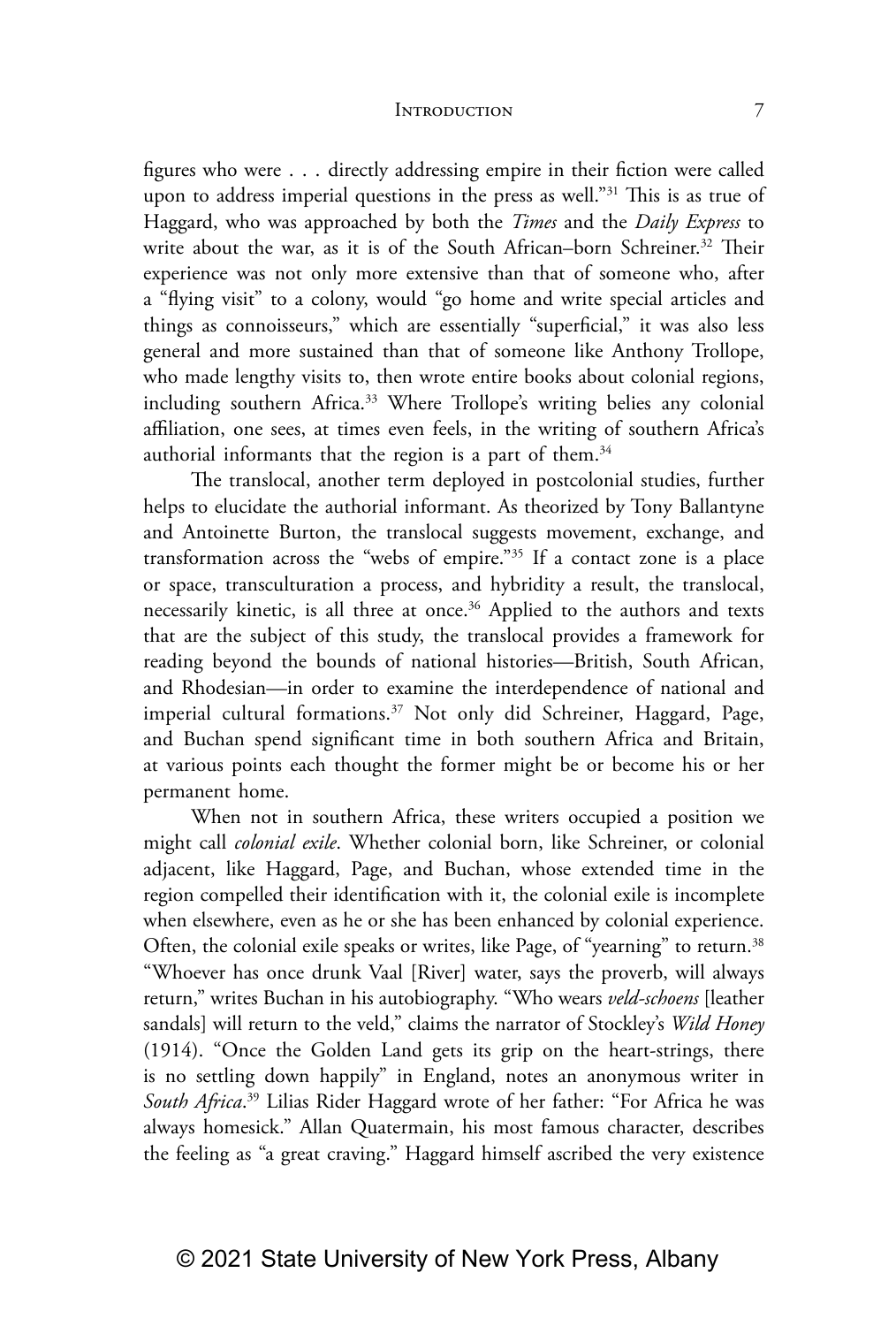of his African fiction to this "longing," for it was when "the 'pull' of Africa got hold of me, [that] I began to write." He returned briefly just twice, and though he professed, "I should like to end my days in Africa," he did not.40 Neither did Buchan, who died in Canada while serving as its first governor general, a position he had hoped to hold in South Africa.<sup>41</sup> Both Schreiner and Page died and were buried in southern Africa. But all of these writers carried the region with them, as their writing so clearly bears out.

### Why British South African Literature?

Recent historiography has "raise[d] the profile of the specific form of imperialism known as settler colonialism."42 This includes John Darwin's *The Empire Project: The Rise and Fall of the British World-System, 1830–1970* (2009), which conveys the "inter-dependence" of empire's constituent parts and locations, particularly in terms of economics, and James Belich's *Replenishing the Earth: The Settler Revolution and the Rise of the Anglo-World, 1783–1939* (2009), which describes the "the nineteenth-century long-range mass transfer of goods and people[,] . . . money, information, and technical knowledge" as a "revolution."43 Thoroughly researched and vast in scope, both are, nonetheless, exceedingly thin on culture. The new imperial history has drawn attention to the mutually constitutive nature of colony and metropole, the imbrication of the cultural and the political, and the webs of communication and exchange that crisscrossed the empire.<sup>44</sup> Until fairly recently, however, it has had little say about settler colonialism, as distinct from incipient nationalism.<sup>45</sup> Two exemplary collections that are rich in cultural analysis, interdisciplinary in methodology, and attentive to both gender and race are Philippa Levine's *Gender and Empire* (2004) and Annie E. Coombes's *Rethinking Settler Colonialism: History and Memory in Australia, Canada, Aotearoa New Zealand, and South Africa* (2006).46 Surprisingly little space, however, is given in either to colonial southern Africa.

Literary scholarship that offers close readings of colonial discourse while attending to the networks of empire has tended to treat India, a colony of occupation, "as the definitive site of British imperial culture," and to privilege the metropolitan writer. $47$  Literary critical examination of settler colonialism is at last, however, on the rise. Jude Piesse's *British Settler Emigration in Print, 1832–1877* (2016), a study of the ways that both "mainstream" and "feminist and radical" metropolitan periodicals depicted settler emigration in the early and mid-Victorian period, is a welcome contribution; it should be noted, however, that it "sets out to tell the story of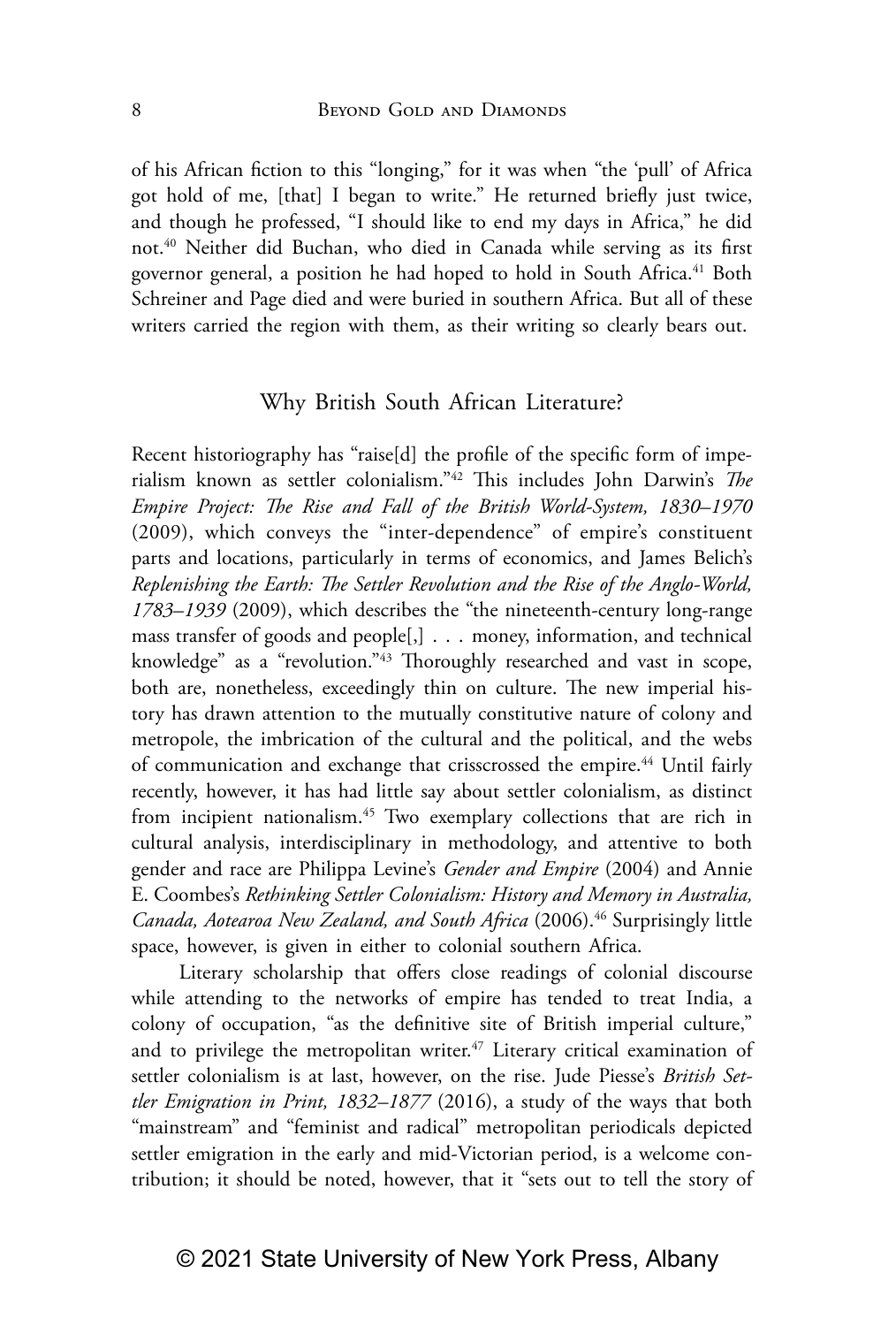[early-mid Victorian] settler emigration history from a metropolitan, British point of view."48 Focusing on almost precisely the same period, Jason R. Rudy mines colonial archives in *Imagined Homelands: British Poetry in the Colonies* (2017). Though an important book, it gives more attention to "the transportation and adaptation of British culture" than to "the emergence of new traditions" or, correlatively, colonial influence on metropolitan literature.<sup>49</sup> "Highlighting settler colonialism's neglected cultural significance," Tamara S. Wagner has done a great deal to develop settler colonial studies. Her edited collection *Victorian Settler Narratives: Emigrants, Cosmopolitans and Returnees in Nineteenth-Century Literature* (2011) does some important feminist recovery work, though its attention to both race and southern Africa is negligible. *Domestic Fiction in Colonial Australia and New Zealand* (2015), which Wagner also edited, and *Victorian Narratives of Failed Emigration: Settlers, Returnees, and Nineteenth-Century Literature in English* (2016), her recent monograph, continue to expand the field in their discussion of colonial as well as metropolitan writers, but they, too, sideline southern Africa.<sup>50</sup> If Wagner's primary interest is the Antipodes, she is not alone; scholarship on settler colonial discourse in recent years has favored this region.<sup>51</sup> Two decades ago, Laura Chrisman observed that "South Africa . . . occupies a marginalized place in cultural studies of British imperialism."52 Unfortunately, this remains the case.

Between the formation of the Union and the first democratic elections in 1994, monographs on South African literature generally focused on either "white writing," writing by Afrikaners (whether in Afrikaans or English) or by South Africans of British descent; "black writing," writing by indigenous Africans; or the writing of a single indigenous ethnic group.<sup>53</sup> Manfred Nathan's *South African Literature: A General Survey* (1925), which discusses both Afrikaans and English literature, was the first of its kind. He "regard[s] as South African literature that which is *in or of South Africa*."54 This includes not only those "born in South Africa [or] who have spent all or most of their lives there" but also "those writers who have resided in South Africa for a period sufficiently long to enable them to be regarded as speaking with authority on South African affairs, or to have assimilated the local atmosphere sufficiently for the purpose of describing South African life at firsthand, and with more less of fidelity [*sic*]."55 Though Nathan includes Schreiner, Haggard, and Page, he mentions Buchan only briefly, for, as he sees it, Buchan "more properly belongs to English literature."56 Stephen Gray's *Southern African Literature: An Introduction* (1979), which David Attwell describes as "the first systematic introduction to the field," almost exclusively surveys writing in English, including "black English."57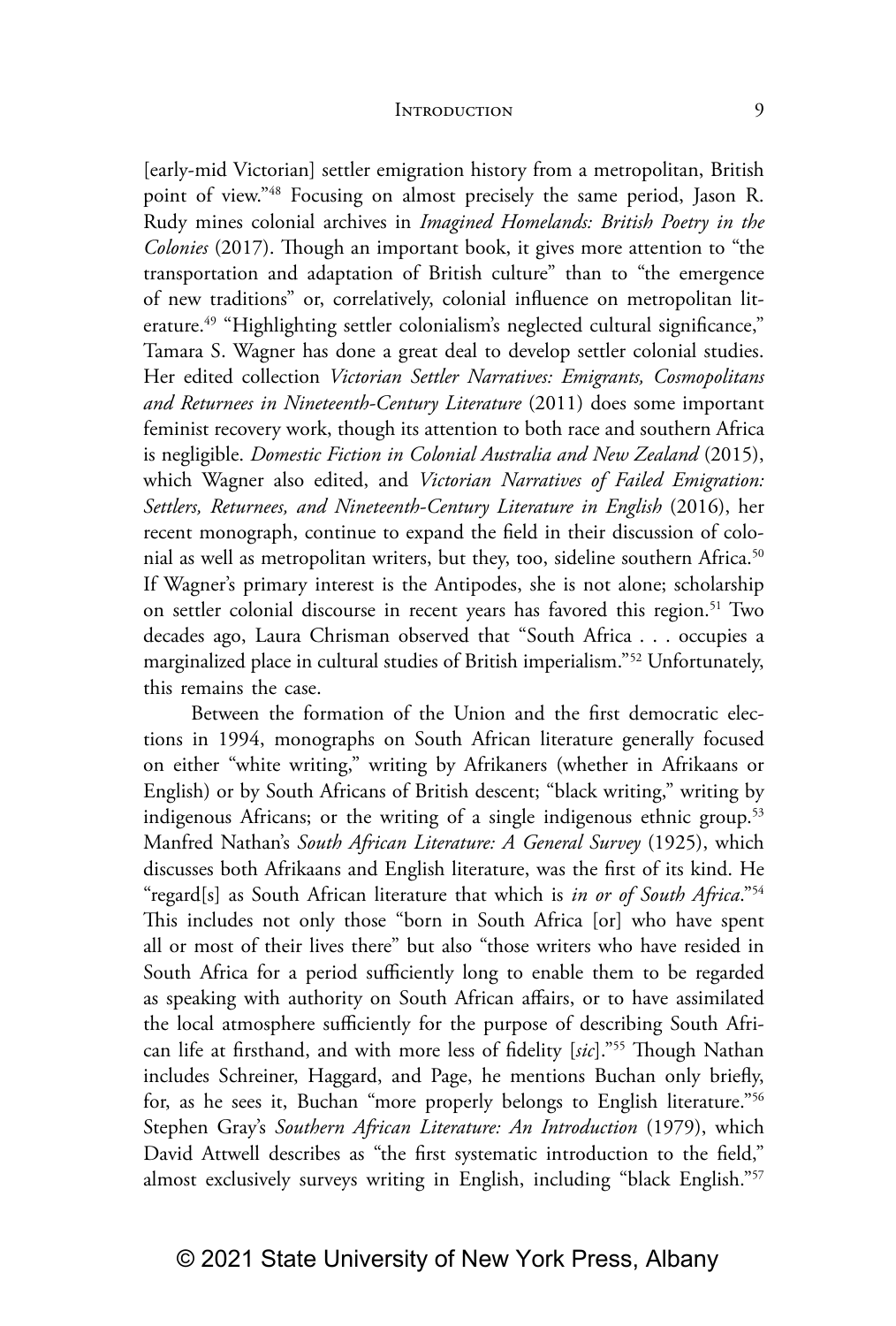Schreiner, of course, makes the cut, as do Haggard and Buchan, while Page does not. In *White Writing: On the Culture of Letters in South Africa* (1988), which centers on the pastoral, J. M. Coetzee looks primarily at literature in English, including "the great antipastoral writer" Schreiner—to whom "the Cape Colony, and perhaps all colonies, are . . . anti-Gardens, dystopias" though he devotes one chapter to Afrikaans writer C. M. van den Heever.<sup>58</sup> Malvern van Wyk Smith's *Grounds of Contest: A Survey of South African English Literature* (1990) includes Schreiner, excludes Afrikaans writers, and, like Coetzee, leaves Haggard and Buchan to the British.

Since the end of apartheid, South African literary historiography has been more expansive. Its historical sweep is greater; it is more ethnically and also often more linguistically diverse. Though mostly "written in English for a wide international readership," it seeks to be multilingual in other ways.<sup>59</sup> It might discuss texts originally written in any South African language from Afrikaans to Zulu. Among its subjects might be orature, from praise poems to songs, in any of southern Africa's many indigenous languages. It might quote passages in the language in which they were originally written or spoken. And it might attend to "translingual writing": "writing done by authors who work in more than one language and whose writing is generally informed by knowledge of several languages."60 In *Southern African Literatures* (1996), Michael Chapman examines literature from South Africa as well as the countries that it borders.<sup>61</sup> At times, postapartheid scholarship puts forth a national "developmental narrative," which moves through colonialism, apartheid, and resistance to arrive at a universally democratic present. Christopher Heywood's *A History of South African Literature* (2004), for instance, is divided into two parts: "Part I: Towards Sharpeville" and "Part II: Transformation."62

Astoundingly, there is no overview of or substantial critical work on British South African literature.<sup>63</sup> I would define this as literature written about southern Africa by British emigrants, their descendants, or Britons who spent time in the region between the turn of the nineteenth century and the early 1920s. This period begins with Britain's acquisition of the Cape and ends around the time of the Balfour Declaration of 1926, which established South African autonomy in foreign affairs. Two years earlier, Barry Hertzog had become South Africa's first National Party prime minister; in keeping with his party, he supported South African autonomy, Afrikaner interests, and white supremacy. Two years before that, Rhodesia had declined to join the Union of South Africa for the second time (the first preceded its inception), making it quite clear that it was forging its own path. Given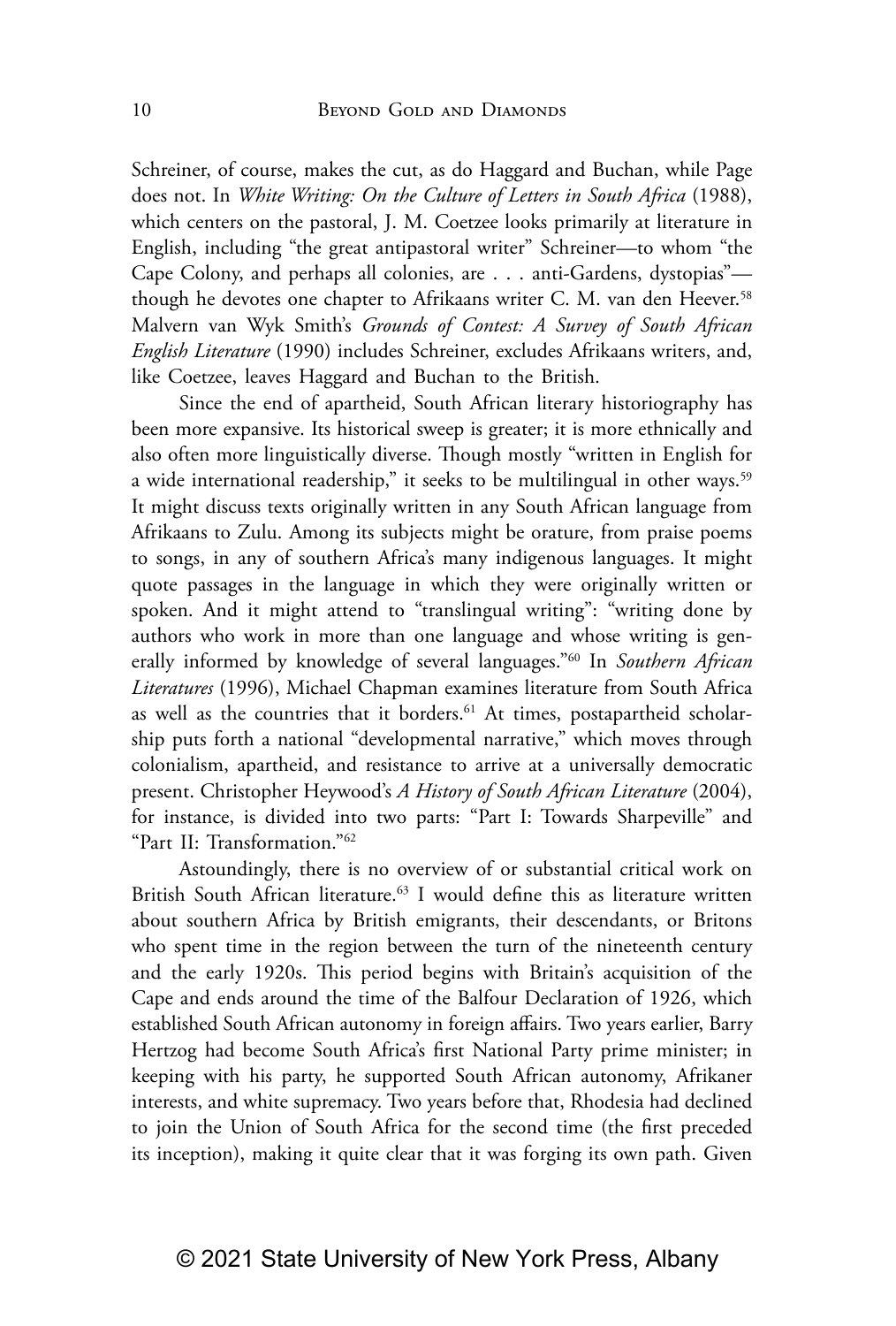that there was scant fiction—less than twenty novels by one account—and not much more poetry written in or about the region until the 1880s, the bulk of British South African literature appeared in the two decades before and after the First Anglo-Boer War.<sup>64</sup> If not the "pivot of the Empire" that W. T. Stead claimed it was in his review of Schreiner's *The Story of an African Farm* (1893), southern Africa was nonetheless a central concern of a number of important writers.<sup>65</sup>

Schreiner, Haggard, Page, and Buchan were the most popular, outspoken, and influential British South African writers. Prime Minister William Gladstone sent Schreiner his congratulations on the success of *The Story of an African Farm*. A thirteen-year-old Winston Churchill wrote Haggard a letter praising *Allan Quatermain* (1887). A British member of parliament recommended Page's writing to King George V. At least three prime ministers-Arthur Balfour, Stanley Baldwin, and Clement Atlee-read Buchan.<sup>66</sup> They shaped the literature that followed them, from the New Woman novel to the empire romance, from the adventure novel to the spy thriller. Other British South African writers include Arthur Conan Doyle and Rudyard Kipling, both of whom spent time in southern Africa during the Second Anglo-Boer War. I would only cautiously describe them as South African authorial informants, however, since their time there shaped neither them nor their fiction to the degree that it did the authors and novels that are the subject of this study.

Doyle, who spent six months in southern Africa in 1900 with the volunteer medical corps, wrote two widely read works of nonfiction about the war: the four-volume *The Great Boer War* (1900) and the much shorter *The War in South Africa: Its Cause and Conduct* (1902). Already famous as the author of numerous Sherlock Holmes stories, he used his platform to justify and chronicle the war in the first publication and to defend Britain's role and policies—including its administration of concentration camps—in the war in the second.<sup>67</sup> The only fiction Doyle set in southern Africa was "The Mystery of Sasassa Valley: A South African Story" (1879), an adventure about the unearthing of a diamond, whose glint had long been mistaken for the "glowing eyes" of a "frightful fiend" (148). His first published story, it was written years before he visited the region.<sup>68</sup>

Kipling, who spent far more time than Doyle in southern Africa—a short visit there in 1891, a four-month stay in 1898, and annual threemonth visits with his family from 1900 to 1908—wrote both fiction and nonfiction about, set in, or clearly inspired by the region. Specifically, he wrote two children's parables, included in *Just So Stories for Little Children*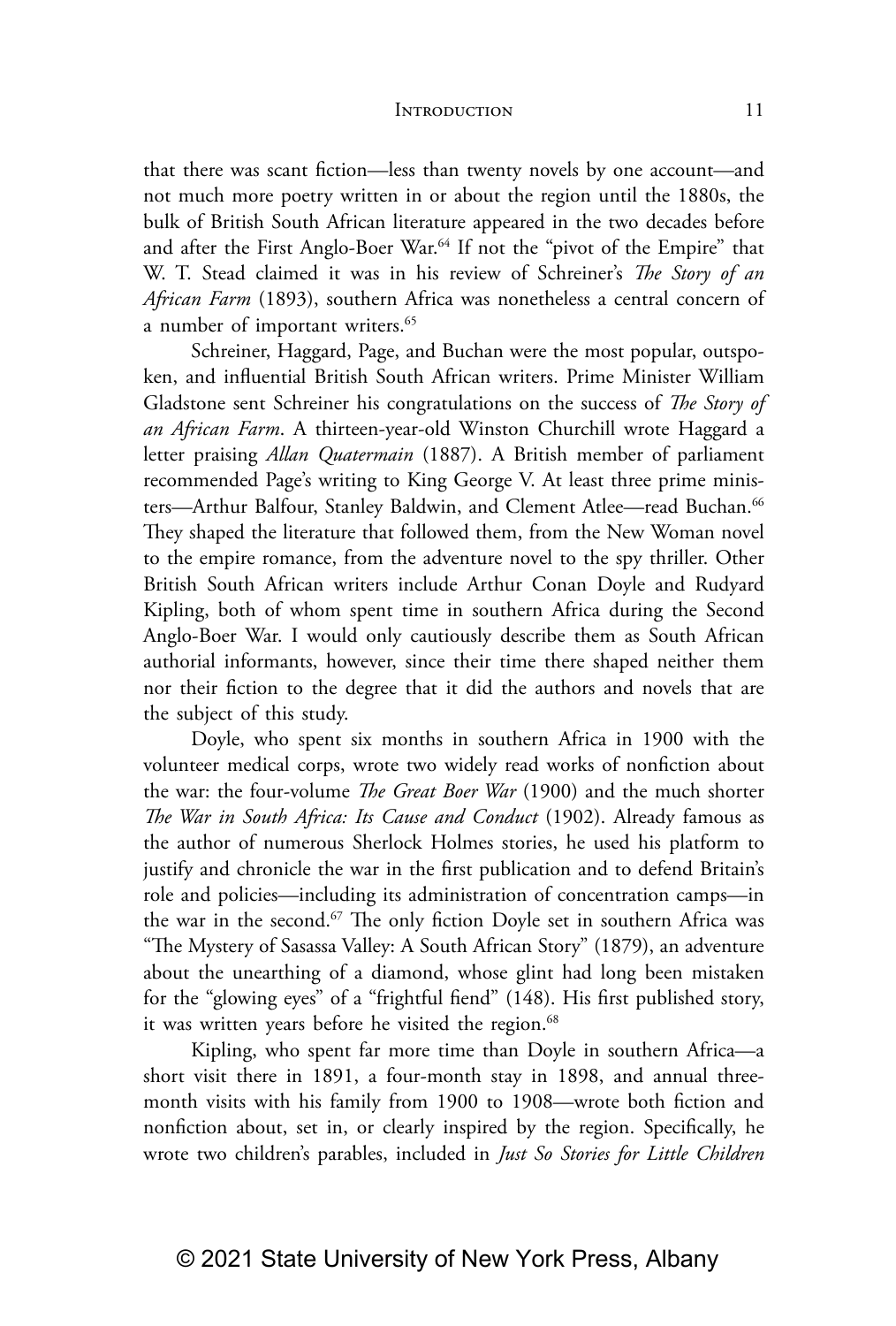(1902); a handful of fables and maxims for the troops, published in *The Friend* (1900), a newspaper distributed by the British after their seizure of Bloemfontein, the Orange Free State capital; two tracts for the Imperial South African Association, a metropolitan organization whose stated aim was "to uphold British supremacy and to promote the interests of British subjects in South Africa"; a number of articles for British newspapers; just over two dozen poems, many of which were collected in 1903's *The Five Nations*; and eight short stories, several of which appeared in 1904's *Traffics and Discoveries*. 69 His first South African piece was the wildly popular poem "The Absent-Minded Beggar" (1899), which, though not quite up to his (own) standard of writing—"I would shoot the man who wrote it if it would not be suicide," Kipling quipped—helped to raise a quarter of a million pounds for the dependents of Britons fighting in the war.<sup>70</sup> Set to music by Arthur Sullivan, sung in West End theaters, East End music halls, and beside barrel-organs throughout Britain, "reproduced on scarves, handkerchiefs, matchboxes, caps, vases, and biscuit-barrels," the song was so widely disseminated that "there could scarcely have been anyone who did not know at least its refrain."71 Given the poem's success and Kipling's long-standing reputation as India's foremost authorial informant, much was expected of the "most important spokesperson for empire at the turn of the century."72 "The Absent-Minded Beggar" aside, Kipling's South African writing was, nonetheless, neither popular nor well received. Though several of his short stories are productively informed by a precarious tension between loyalty to empire and loyalty to race as he wrestled with the implications of arming people of color, his most powerful work—including *Kim* (1901), published and partially written during the war—remains that which he set in India.<sup>73</sup>

Schreiner, Haggard, Page, and Buchan have not generally been read as British South African writers. Schreiner, claimed by both South African and British literary canons, is often viewed as more cosmopolitan than colonial, despite the fact that she wrote her most important novel long before she left southern Africa. Haggard is usually considered a British writer, though he is reluctantly included in a number of South African surveys.<sup>74</sup> Buchan is almost exclusively read as British. Page fell by the wayside as Rhodesia increasingly became a distinct cultural entity.75 When their work is read as part of a British literary tradition or "post-colonial critical canon"—as colonial discourse—its South African-ness is often neglected. As Chrisman notes, British and American scholars have shown a "preference for a version of Haggard and Schreiner as general Africanists."76 And despite its exploration of emergent black nationalism, Buchan's *Prester John* (1910) has received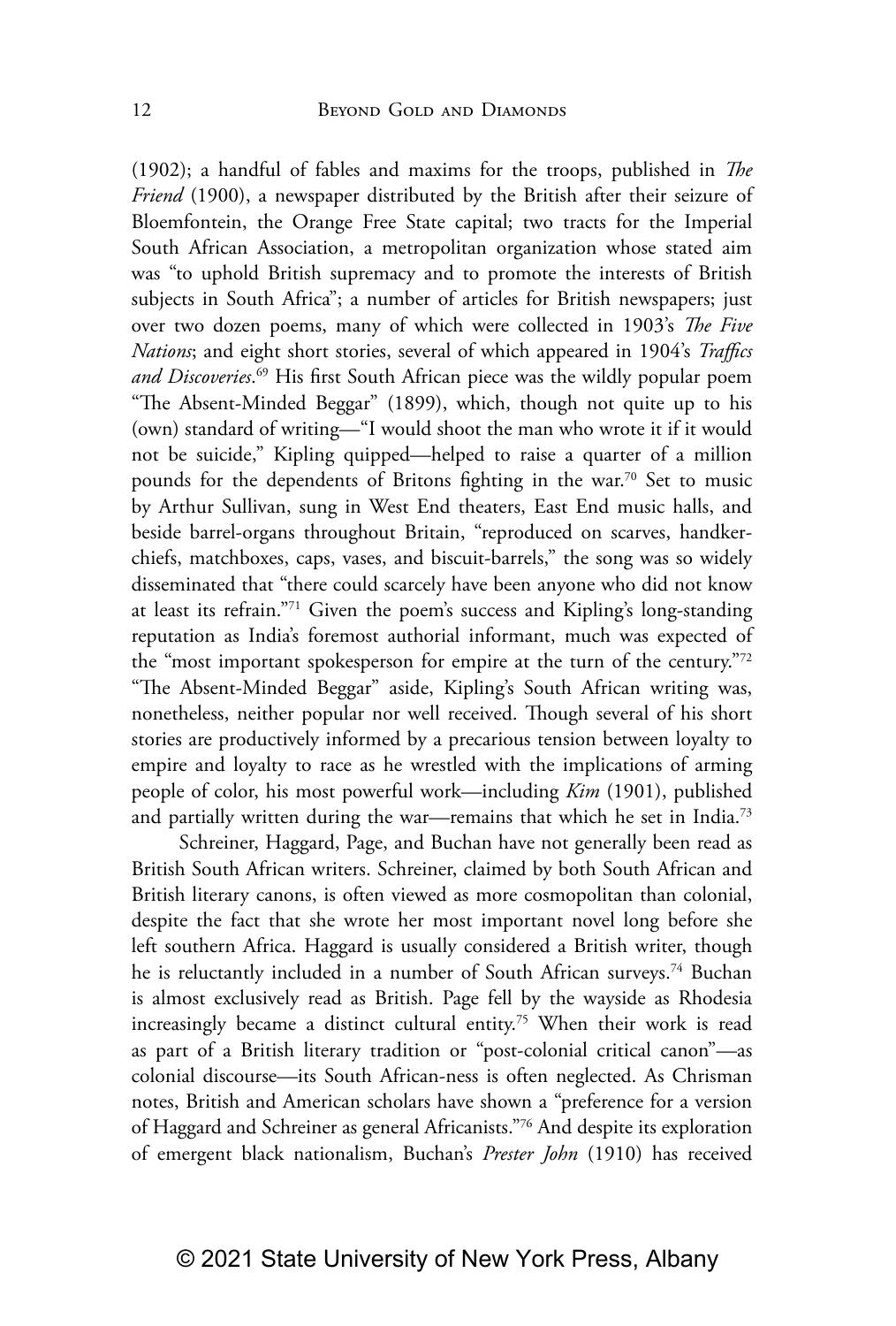surprisingly little attention, as has the South African background of his most popular character, Richard Hannay.

*Beyond Gold and Diamonds* argues that these writers can be read productively as British South African. It considers the reasons for the emergence of the New Woman novel in what many, like Stead, viewed as the most unlikely of places.<sup>77</sup> It puts the first New Woman novelist directly in conversation with the Victorian period's most famous romance writer, offering new ways of interpreting both, particularly in terms of colonial subjectivity and gender. Bringing critically overlooked texts to light, it insists that, contrary to conventional wisdom, the male imperial romance was not Haggard's most interesting literary contribution. It unearths Page, making connections between her work and that of both Schreiner and Doris Lessing. In doing so, it draws a line from southern Africa's first famous novelist through Rhodesia's first famous novelist to Rhodesia's most famous novelist. And it identifies the concerns that compelled Buchan to bring down the curtain on the imperial romance, only to transport a character seemingly plucked straight from the genre to the metropole now in need of his strengths. Though the study is representative rather than comprehensive, it demonstrates that reading British South African literature as a field brings its significance to British literature meaning also southern Africa's significance to British literature—into view.

### The Fiction of Race

For all its variation, British South African fiction, like much colonial discourse, is remarkably consistent in the limited ways it depicts the indigenous. Despite their actual numeric majority in southern Africa, they are often all but absent. Despite the reality of their presence as laborers, in towns, on farms, and in mines, they remain exotic. Despite the fact of consistent, persistent European aggression into the interior, it is they who are malign. Southern Africa's population looked nothing like its representation in British South African fiction—that is, almost entirely white. Figures vary, but indigenous Africans outnumbered those of European descent by roughly ten to one before the start of the mineral revolution and six to one at century's end. There was variation within the colonies; the ratio in Rhodesia, for instance, was around thirty to one in 1898.<sup>78</sup> In the first Union census, taken in 1911, the population was around twelve million. Four million blacks comprised sixty-seven percent of this total, 1.3 million whites twenty-one percent, 500,000 "Coloureds" nine percent, and 200,000 Indians three percent.79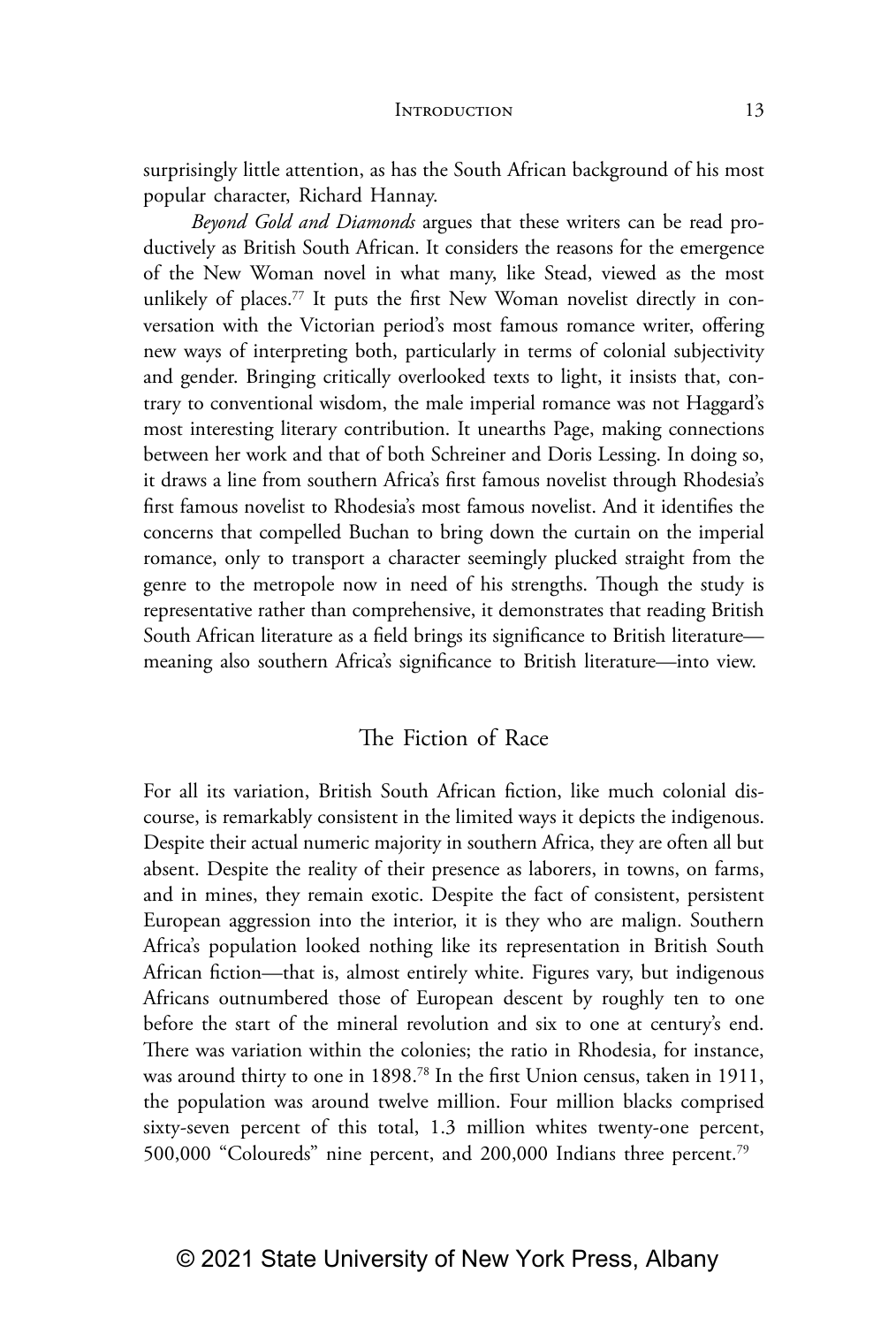Asians had been coming to southern Africa almost as long as Europeans. The Dutch brought over approximately sixteen thousand Indians as slaves. Between 1860 and 1911, more than 150,000 Indians came as indentured laborers, many to work on Natal's sugar plantations, while some came independently to trade.<sup>80</sup> When a labor shortage arose following the Second Anglo-Boer War, thousands of Chinese came over as indentured laborers—roughly sixty-four thousand between 1904 and 1910—to work on the Transvaal gold fields.<sup>81</sup> Yet Indians and Chinese are nowhere to be seen in the fiction.

Those of mixed race appear only occasionally, despite the fact that Africans and Europeans had intermixed since the latter first arrived in southern Africa. Though the Boers were primarily descended from Dutch, German, and French Huguenot emigrants, some were also descended from indigenous communities. The Griqua, the majority of whom lived near the Transvaal at the start of the mineral revolution, were a culturally distinct group of people with mostly Dutch and Khoikhoi ancestry. The large "Cape Coloured" population was comprised of Khoikhoi, former slaves, and many of mixed race.82 And of course indeterminate numbers of mixed-race people lived and passed as members of the community or ethnicity into which they were born, which was generally the distaff side. This fact and apartheid have meant that until the last thirty years, stark divisions remained when it came to the classification of literature.

The few mixed-race characters one does find in British South African fiction are almost always among those "call[ed] . . . mean white[s]."83 Greedy, cowardly, and duplicitous, mean whites are loyal to none but themselves. They have little if any regard for "European" values, and their sustained engagement with indigenous Africans has had an unwholesome effect on them. Their vice, which often includes miscegenation, is written on their flesh. This includes Haggard's Swart Piet, a Boer villain in *Swallow* (1898), whose "dark face and savage temper had earned him the name of 'the little Kaffir.' " "Born of white blood and black, [he] is false to both and a disgrace to both."84 It also includes Buchan's Henriques, a double-dealing Portuguese with "mean eyes and [a] cruel mouth," "whose skin spoke of the tar-brush."<sup>85</sup> As the white narrator of *Prester John* views Henriques, he is "a traitor to the white man's cause . . . whose name is a byword among honest men." In the eyes of Henriques's black ally, he is a "Kaffir . . . in everything but Kaffir virtues."86 White men of low character, "who took to the wilderness as a last resource, [could also] by degrees s[i]nk to the level of the savages among whom they lived." Ishmael, for example, in Haggard's *The Ghost Kings*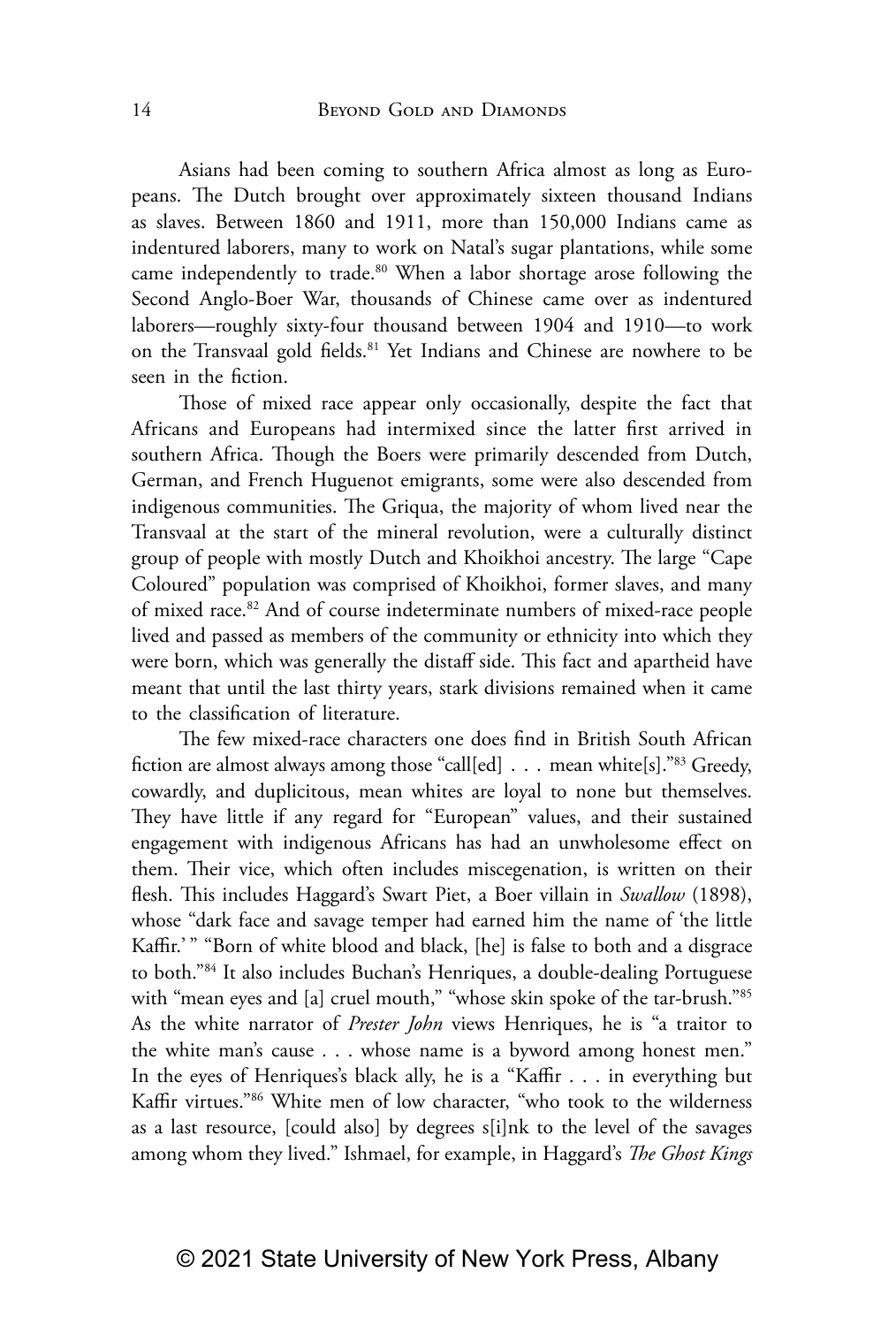(1908), who "chose to come and live in a place where there [were] no laws or civilisation," dresses in animal skins and resides in a kraal (homestead) with his African wives and their children. $87$  Such characters quite often go mad, consumed by ungoverned passion. The degraded state of these white men, the paucity of mixed-race characters, and the reprehensibility of those who do make it onto the page are part of what Jennifer DeVere Brody describes as the "convoluted construction[] of pure whiteness and pure blackness in Victorian culture."88 This construction was especially torturous in a South African context, where the reality of hybridity daily stared one in the face. Constructing their "purity" in contradistinction to Boers and other whites, the British claimed, through moral and genetic superiority, the greatest fitness to rule.

As I discuss in chapters 1 and 3, respectively, African erasure is most notable in Schreiner's earliest novel, *The Story of an African Farm*, and throughout Page's work. Of "the occlusion of black labour" in the South African pastoral, Coetzee has written: "If the work of hands on a particular patch of earth is what inscribes it as the property of its occupiers by right, then the hands of black serfs doing the work had better not be seen."89 Black Africans hover around the edges of *The Story of an African Farm* as servants, laborers, and the long-dead creators of cave paintings, but they play no role in the lives of the story's white characters. Schreiner would eventually recognize this discursive violence and come to champion African rights, but she is an exception. On the rare occasions the indigenous are mentioned in Page's writing, they are dirty, lazy, and intractable servants little more than one of many obstacles on the path to colonial maturity for the new female emigrant.

Haggard and Buchan exploit black Africans romantically. At times Haggard casts them as brutal and unrestrained; at other times he makes them more nuanced characters. Even when he renders them sympathetic, they are also exotic. As I argue in chapter 2, the colonial woman's ability in the female colonial romance to negotiate with African leaders is a sign of her fitness for the work of settlement, while alliances with indigenous women enhance her strength. Though these leaders are not always malevolent and these allies are always benevolent, both are props in a largely British drama, or at least one in which British interests and characters prevail. That said, Haggard did write an entire novel populated almost entirely by indigenous Africans, *Nada the Lily* (1892), mentioned here in the epilogue. As we see in chapter 4, Buchan's *Prester John* is preoccupied with the growing presence of African nationalism. The young narrator's "admiration" for the novel's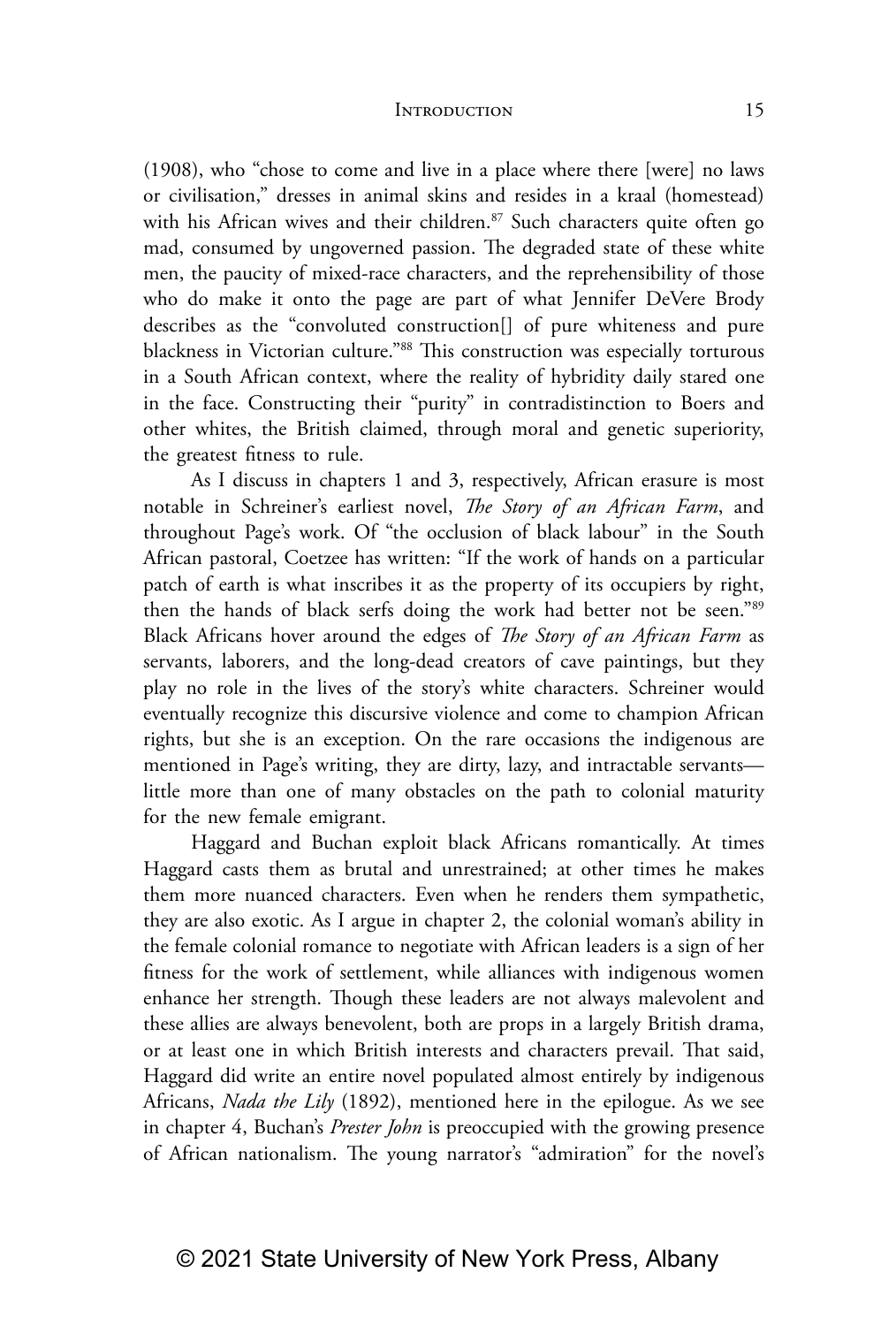vigorous and charismatic black leader is matched only by his certainty that he must not triumph, lest he "wipe out the civilization of a thousand years, and turn us all into savages."90 For besides the eponymous African, an exceptional man, and a "well trained" female servant, the Africans in the text are a largely undistinguished mass of followers, filled with "the fury of conquest, and all the aboriginal passions."91 For the most part, British South Africans took pains in their writing to deny such fury and passion in themselves, even as they consumed the guts of the earth with the labor of Africans they treated as disposable bodies.

#### **Overview**

Following Edward Said, *Beyond Gold and Diamonds* takes as its subject the discursive representation of empire.<sup>92</sup> Specifically, it examines the South African writing of British writers with translocal identities and interests. Chapter 1, "Preterdomesticity and the South African Farm: Women Old and New," offers a radical reinterpretation of Schreiner and Haggard, associated respectively with the New Woman novel and the male imperial romance. Though *The Story of an African Farm* in many ways enabled Haggard's female colonial romances (the subject of chapter 2) and Page's Rhodesian settler romances (the subject of chapter 3), it differs significantly from them in its denial of the fantasy of female empowerment in southern Africa. Its heroine's failure to achieve what Haggard's and Page's heroines attain is a reflection of Schreiner's feminist integrity; at the same time, it is a mark of her inability to think beyond the frame of the domestic novel it implicitly critiques, or to consider the value of either cross-cultural or female-female alliances. Reading Schreiner's Lyndall against the eponymous heroine of Haggard's *Jess* (1887), chapter 1 demonstrates the limits of intellectual feminism manifest in Schreiner's novel and the surprisingly feminist implications of Haggard's. A realist novel that depicts both war and romantic love, *Jess* is a tale of action but is not adventure fiction per se. To the degree that it is a "romance," then, it is only so in the modern sense of foregrounding romantic love—like Page's settler romances—not in the contemporaneous sense of depicting the strange or fantastic—like Haggard's male imperial and female colonial romances. Set during the First Anglo-Boer War, *Jess* attempts to resolve the colonial problem that caused Haggard to "abandon"—as he put it—his South African life: Britain's 1881 surrender of the Transvaal to the Boers at the war's end. "Deserted," like the colony, by the mother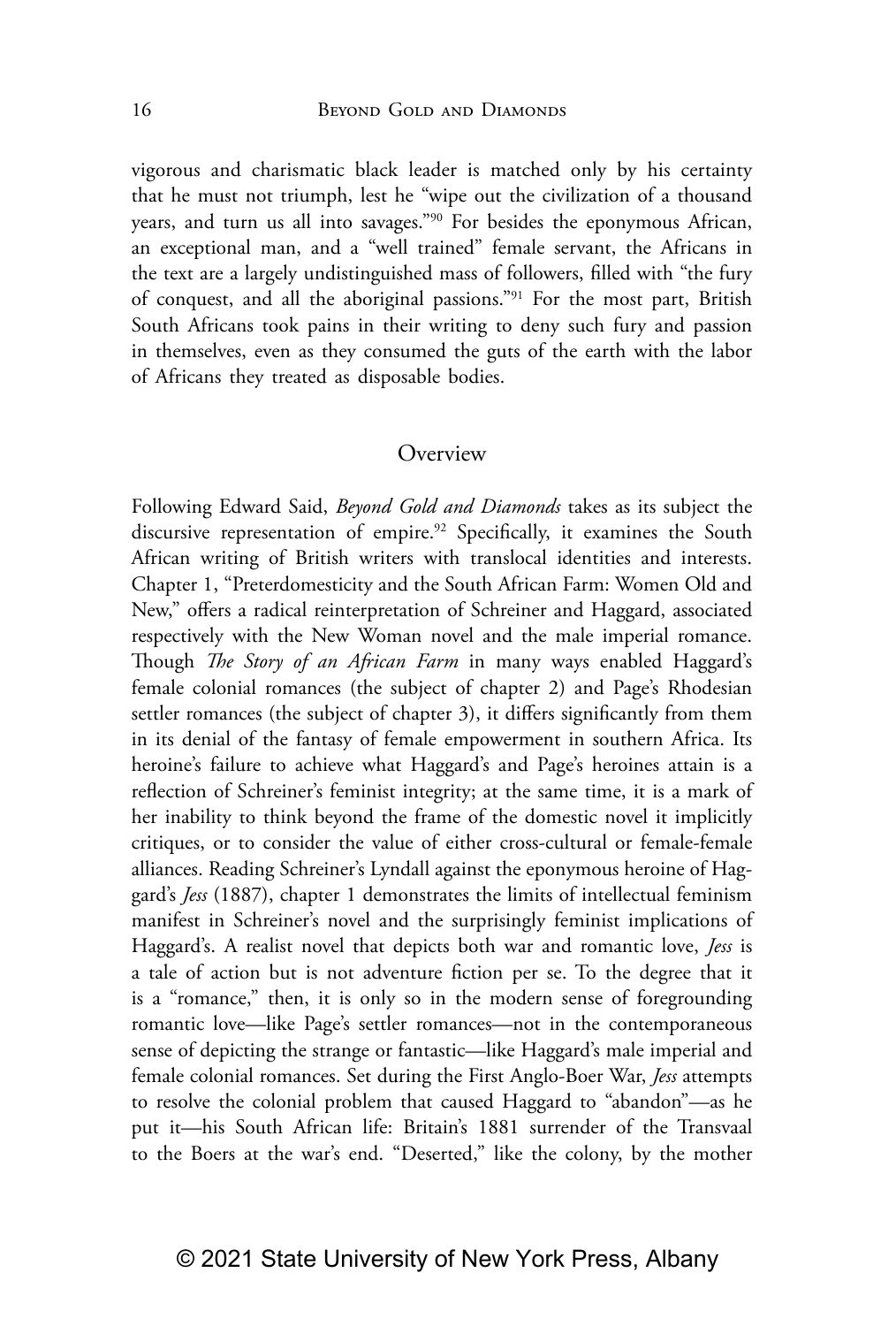country, farm and family are successfully recovered by Jess, whose courage is contrasted with the weakness of imperial policy in southern Africa.<sup>93</sup> Conflating domestic and military stakes, Haggard stages victory on a small scale through the heroics of a woman who achieves what the empire will not.

Chapter 2, " 'It Is I Who Have the Power': The Female Colonial Romance," argues that Haggard's female-centered colonial romances *Benita* (1906) and *The Ghost Kings* attempt both to manage the problem, as he saw it, of growing twentieth-century British feminism and to serve the goal of anglicizing southern Africa. But even as Haggard fictively reroutes feminist focus from domestic politics to imperial consolidation, his settler heroines transcend their ostensible function, manifesting an authority whose implications reach beyond the page. While British women in the colonies were generally portrayed recreating British domesticity and its adjacent values,<sup>94</sup> Haggard's colonial heroines display characteristics more often associated with male adventurers. Using courage, confidence, and savvy, they defend themselves and their loved ones against ill-intentioned white men as well as negotiate with indigenous leaders and soldiers in indigenous space. Forming alliances with other women, they also engage in what I term *mystical feminism*. Enabled through cross-cultural—and sometimes cross-racial—female-female bonds, mystical feminism entails the use of extrasensory powers for selfpreservation or benevolent ends, enhancing the heroine's power and authority among whites and the indigenous alike. A conservative gesture with inadvertently feminist implications, Haggard's reinvention of the British woman as the British South African woman turns fear (of the modern woman) into strength (of the empire), while also extending female influence.

Chapter 3, "Colony of Dreadful Delight: Gertrude Page and the Rhodesian Settler Romance," explores the ways in which Page, an English emigrant to Rhodesia, posits Rhodesian domesticity as an emancipatory modernity for British women. Encouraging female emigration to Rhodesia as a means of bolstering the empire and liberating the self, Page envisions imperial subject positions for white women beyond those of mother, missionary, and martyr. Influenced by the New Woman novel that flourished in the 1890s and anticipating the empire romance that took off after World War I, her Rhodesian novels depict female emigrants achieving authority through colonial trial, frequently with the help of a more seasoned colonial woman.<sup>95</sup> Titillating her readers with the prospect of illicit gratification, Page suggests that sexual temptation is one of the many challenges-cum-pleasures that Rhodesian women face. If courage is often required to resist it, it is also sometimes required to give in; for not only do women have a right to their